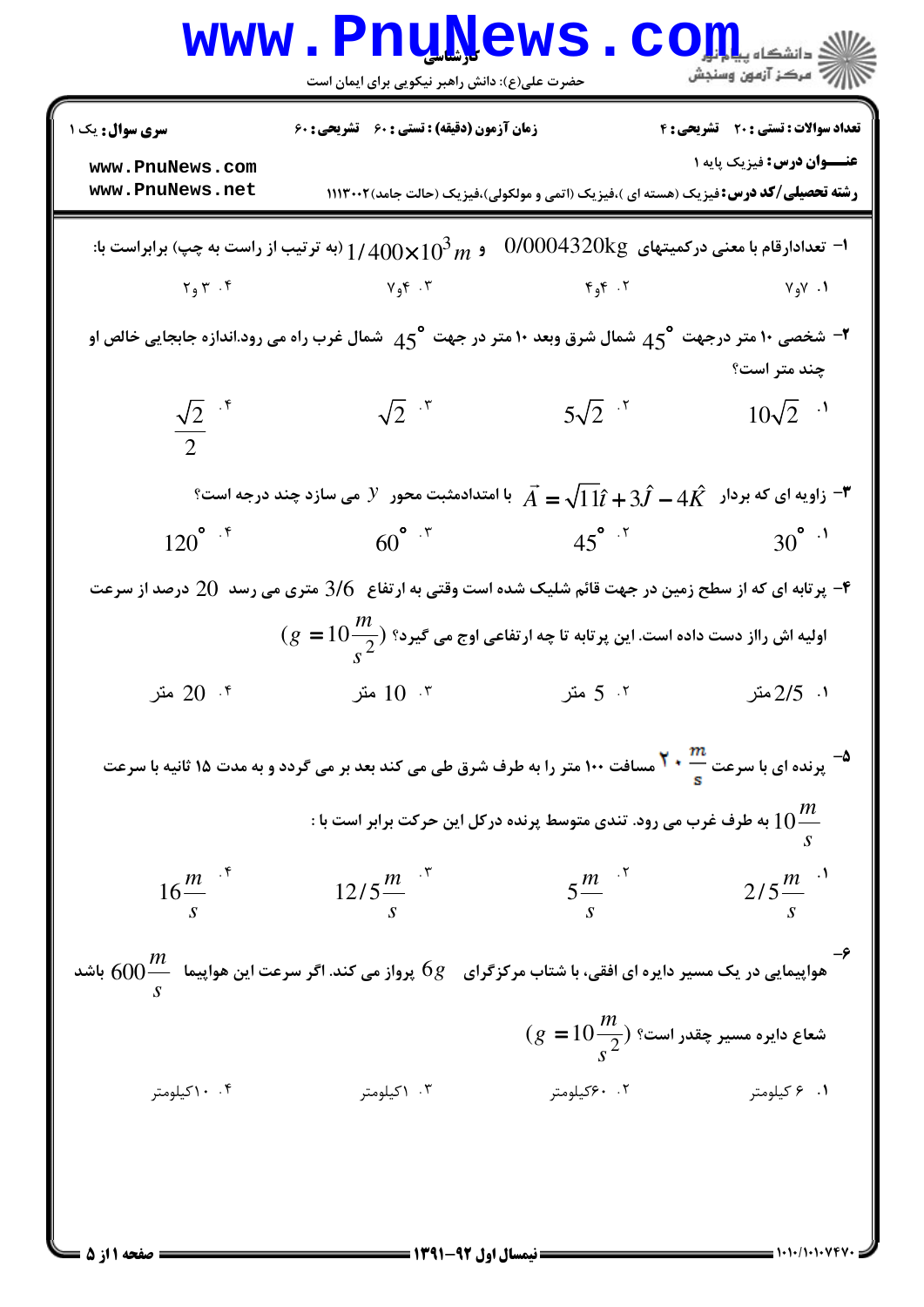**[www.PnuNews.com](http://pnunews.com)** كارشناسي :( ) - ! \$ '&: '&: ( %&: : : تعداد سوالات : تستي تشريحي زمان آزمون (دقيقه) : تستي تشريحي سري سوال : عنــوان درس \$ !"# **[www.PnuNews.com](http://pnunews.com) [www.PnuNews.net](http://www.PnuNews.net)**\$\$\$3&&%(1.2 
,) !"#,(,-,. / 0) !"#,( )\*) !"# : رشته تحصيلي/كد درس <sup>5</sup> 
 B O\*2/ BA YX *<sup>m</sup> m* - 7 
\* A
 .1 
5 CA YX 3 
 A O\*2 *s s* : 
 B ˆ 3 5 <sup>ι</sup>ˆ − *J* . . . . \$ ˆ − + 3 5 <sup>ι</sup>ˆ *J* ˆ 5 3 <sup>ι</sup>ˆ + *J* ˆ − + 5 3 <sup>ι</sup>ˆ *J* 5 .f6 G@A Q g </ ./ . Q 
[ 
 5 
 \*e 8V-5 Z& 82 ?@A - 8 *m m* ( 10 ) *g* = 2 J
 1`; A . 165 <sup>2</sup> E)A \*e 
5 <sup>2</sup> *s s* . . . . \$ </ E)A .1 "/e \_)AhV D99 < 5 @ YX/ *m kg* = 6 / *m kg* = 4 <sup>2</sup> 4.2 </ / 1 - 9 *m* = ( 10 ) *g* : 
 <sup>2</sup> *s* . . . . \$ *m m m m* 4 2 1 3 *s s* <sup>2</sup> *s* <sup>2</sup> *s* <sup>2</sup> 2 :T Q .

H6 / 
5 5K). - 10 . . \$ . " # ! . ! . . . & ' " # () . \$% " # .
 )#V 9 *m kg* = 2 *m*<sup>2</sup> 82 f 7S9 / *m kg* =1 <sup>2</sup> /1 RS / 82 7S9 1 - 11 82 *F N* = 6 `# // 
 5ST *m*<sup>2</sup> \91 O\*2 / . )\* iST =j .A . / *m* ( 10 ) *g* = / *m*<sup>2</sup> 0 1A 1`; 1 *m*<sup>1</sup> <sup>2</sup> J"k*s* \$ . . . .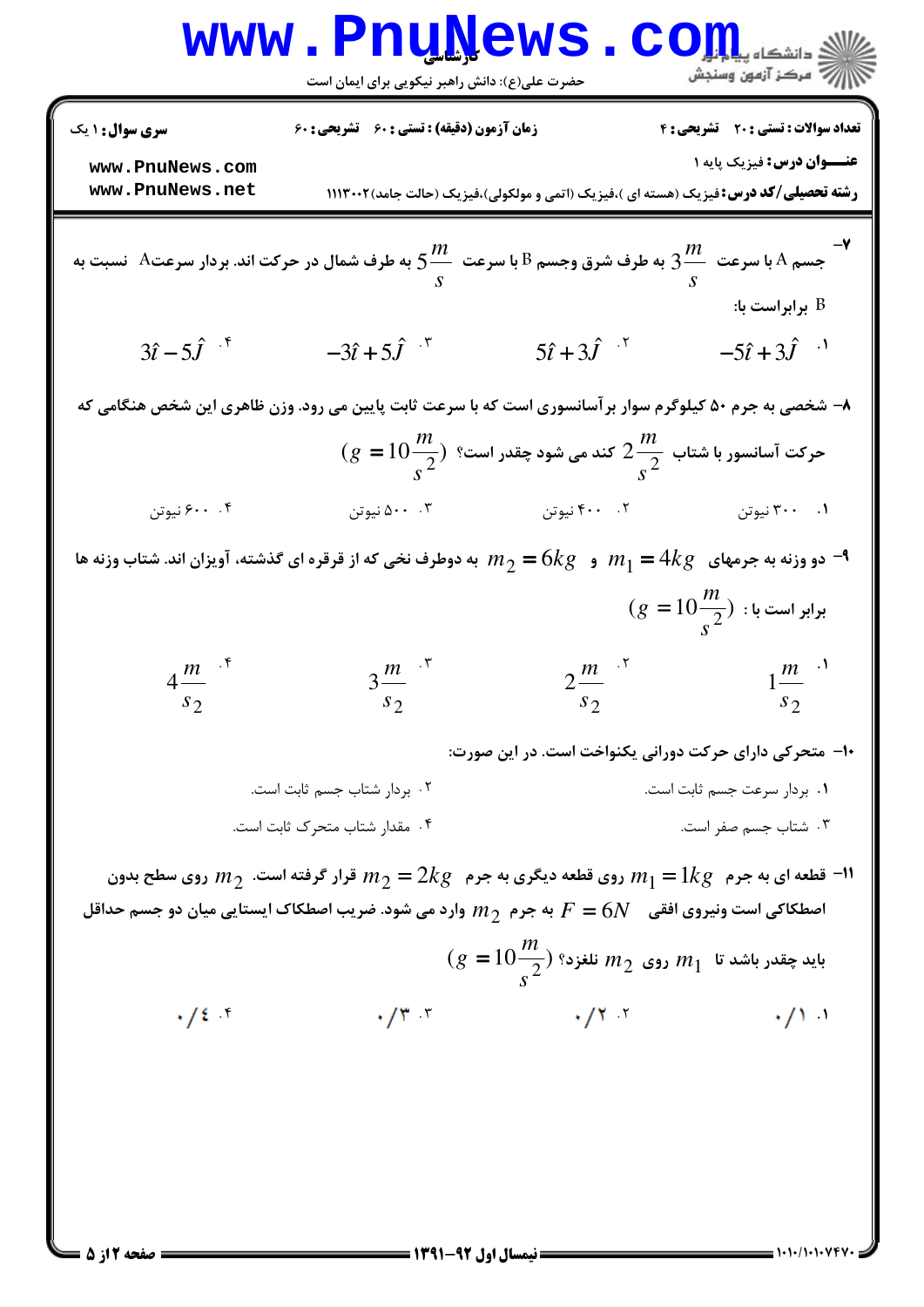|                                                                                                                                                                           | <b>WWW.FNUWEWS</b><br>حضرت علی(ع): دانش راهبر نیکویی برای ایمان است                                                                                                                                                                                                                                                                                                                                                                                                                                                                                                                                   | ک دانشگاه پی <mark>ای</mark> ا<br>ج ' مرڪز آزمون وسنڊش                                                                                                                                                                                                                                                                                                      |  |  |  |  |  |  |
|---------------------------------------------------------------------------------------------------------------------------------------------------------------------------|-------------------------------------------------------------------------------------------------------------------------------------------------------------------------------------------------------------------------------------------------------------------------------------------------------------------------------------------------------------------------------------------------------------------------------------------------------------------------------------------------------------------------------------------------------------------------------------------------------|-------------------------------------------------------------------------------------------------------------------------------------------------------------------------------------------------------------------------------------------------------------------------------------------------------------------------------------------------------------|--|--|--|--|--|--|
| <b>سری سوال : ۱ یک</b><br>www.PnuNews.com<br>www.PnuNews.net                                                                                                              | زمان آزمون (دقیقه) : تستی : ۶۰٪ تشریحی : ۶۰                                                                                                                                                                                                                                                                                                                                                                                                                                                                                                                                                           | <b>تعداد سوالات : تستی : 20 - تشریحی : 4</b><br><b>عنـــوان درس:</b> فيزيک پايه ۱<br><b>رشته تحصیلی/کد درس:</b> فیزیک (هسته ای )،فیزیک (اتمی و مولکولی)،فیزیک (حالت جامد)۱۱۱۳۰۰۲                                                                                                                                                                            |  |  |  |  |  |  |
| ۱۲- اتوبوسی در جاده مستقیم در حرکت است. نخ آونگی که از سقف اتوبوس آویزان است با امتداد قائم زاویه °45  می سازد.<br>$\left(g=10\frac{m}{s^2}\right)$ شتاب اتوبوس چقدر است؟ |                                                                                                                                                                                                                                                                                                                                                                                                                                                                                                                                                                                                       |                                                                                                                                                                                                                                                                                                                                                             |  |  |  |  |  |  |
| $\frac{m}{s^2}$ .*                                                                                                                                                        | $2\frac{m}{s^2}$ . <sup>r</sup>                                                                                                                                                                                                                                                                                                                                                                                                                                                                                                                                                                       | $10 \frac{m}{s^2}$ <sup>1</sup><br>$5\frac{m}{s^2}$ $\cdot$ <sup>5</sup>                                                                                                                                                                                                                                                                                    |  |  |  |  |  |  |
|                                                                                                                                                                           | $X~=$ ال نیروی $X-A$ $X^2-A$ $X^3$ $Y$ $Y$ $X \rightarrow X^4$ برحسب متر و $F$ برحسب نیوتن) در جابجایی جسمی از $^{-17}$                                                                                                                                                                                                                                                                                                                                                                                                                                                                               | تا $\eta$ ام $X \, = \,$ چند ژول است؟                                                                                                                                                                                                                                                                                                                       |  |  |  |  |  |  |
| $\mathbf{y}/\mathbf{z}$                                                                                                                                                   | $\frac{2}{3}$ $\frac{1}{2}$<br>$\vec{v} = 18\hat{t} + 30\hat{J} \bigg(\frac{m}{s}\bigg)$ در لحظه $t=0$ گلوله ای به جرم یک کیلوگرم از بالای برج بلندی باسرعت                                                                                                                                                                                                                                                                                                                                                                                                                                           | $\mathfrak{a}/\mathfrak{a}$ if $\mathfrak{a}/\mathfrak{a}$ if $\mathfrak{a}/\mathfrak{a}$ if $\mathfrak{a}/\mathfrak{a}$ if $\mathfrak{a}/\mathfrak{a}$ if $\mathfrak{a}/\mathfrak{a}$ if $\mathfrak{a}/\mathfrak{a}$ if $\mathfrak{a}/\mathfrak{a}$ if $\mathfrak{a}/\mathfrak{a}$ if $\mathfrak{a}/\mathfrak{a}$ if $\mathfrak{a}/\mathfrak{a}$ if<br>-14 |  |  |  |  |  |  |
|                                                                                                                                                                           | $t\,=2$ پر تاب می شود. تغییر انرژی پتانسیل گرانشی دستگاه گلوله-زمین درمیان لحظه های $t\,=0$ و $t\,$                                                                                                                                                                                                                                                                                                                                                                                                                                                                                                   | $\left(g=10\frac{m}{s^2}\right)$ برحسب ژول) چقدر است؟                                                                                                                                                                                                                                                                                                       |  |  |  |  |  |  |
|                                                                                                                                                                           | $\Delta \cdot \cdot \cdot$ $\cdot$ $\uparrow$ $\cdot \cdot$ $\cdot$ $\uparrow$ $\uparrow$ $\uparrow$ $\uparrow$ $\uparrow$ $\uparrow$ $\uparrow$ $\uparrow$ $\uparrow$ $\uparrow$ $\uparrow$ $\uparrow$ $\uparrow$ $\uparrow$ $\uparrow$ $\uparrow$ $\uparrow$ $\uparrow$ $\uparrow$ $\uparrow$ $\uparrow$ $\uparrow$ $\uparrow$ $\uparrow$ $\uparrow$ $\uparrow$ $\uparrow$ $\uparrow$ $\uparrow$ $\uparrow$ $\uparrow$<br>وابدست آورید. $\vec{A}=\mu\hat{i}\, -\mathfrak{s}\, \hat{j}+\mathfrak{r}\, \hat{k}$ و $\vec{A}=\hat{i}\, +\mathfrak{r}\, \hat{j}\, -\mathfrak{r}\, \hat{k}$ رابدست آورید. |                                                                                                                                                                                                                                                                                                                                                             |  |  |  |  |  |  |
| ۰۴ صفر                                                                                                                                                                    | $\hat{\lambda i} + \hat{r} j - \hat{r} k$ <sup>T</sup> $\hat{r} i + j - \hat{r} k$ <sup>T</sup> $\hat{r} i + j + \hat{s} k$ <sup>T</sup>                                                                                                                                                                                                                                                                                                                                                                                                                                                              |                                                                                                                                                                                                                                                                                                                                                             |  |  |  |  |  |  |
|                                                                                                                                                                           | ۱۶– توپی به جرم 1/() کیلوگرم از ارتفاع ۵ متری به زمین سقوط می کند وپس از برخورد، تا ارتفاع 3/2 متربالا می رود.<br>اگر توپ به مدت ۱۰ میلی ثانیه با زمین در تماس بوده باشد چه نیروی متوسطی (برحسب نیوتن) به آن وارد می شود؟( از                                                                                                                                                                                                                                                                                                                                                                         | اصطكاك هوا صرف نظر كنيد)                                                                                                                                                                                                                                                                                                                                    |  |  |  |  |  |  |
|                                                                                                                                                                           |                                                                                                                                                                                                                                                                                                                                                                                                                                                                                                                                                                                                       |                                                                                                                                                                                                                                                                                                                                                             |  |  |  |  |  |  |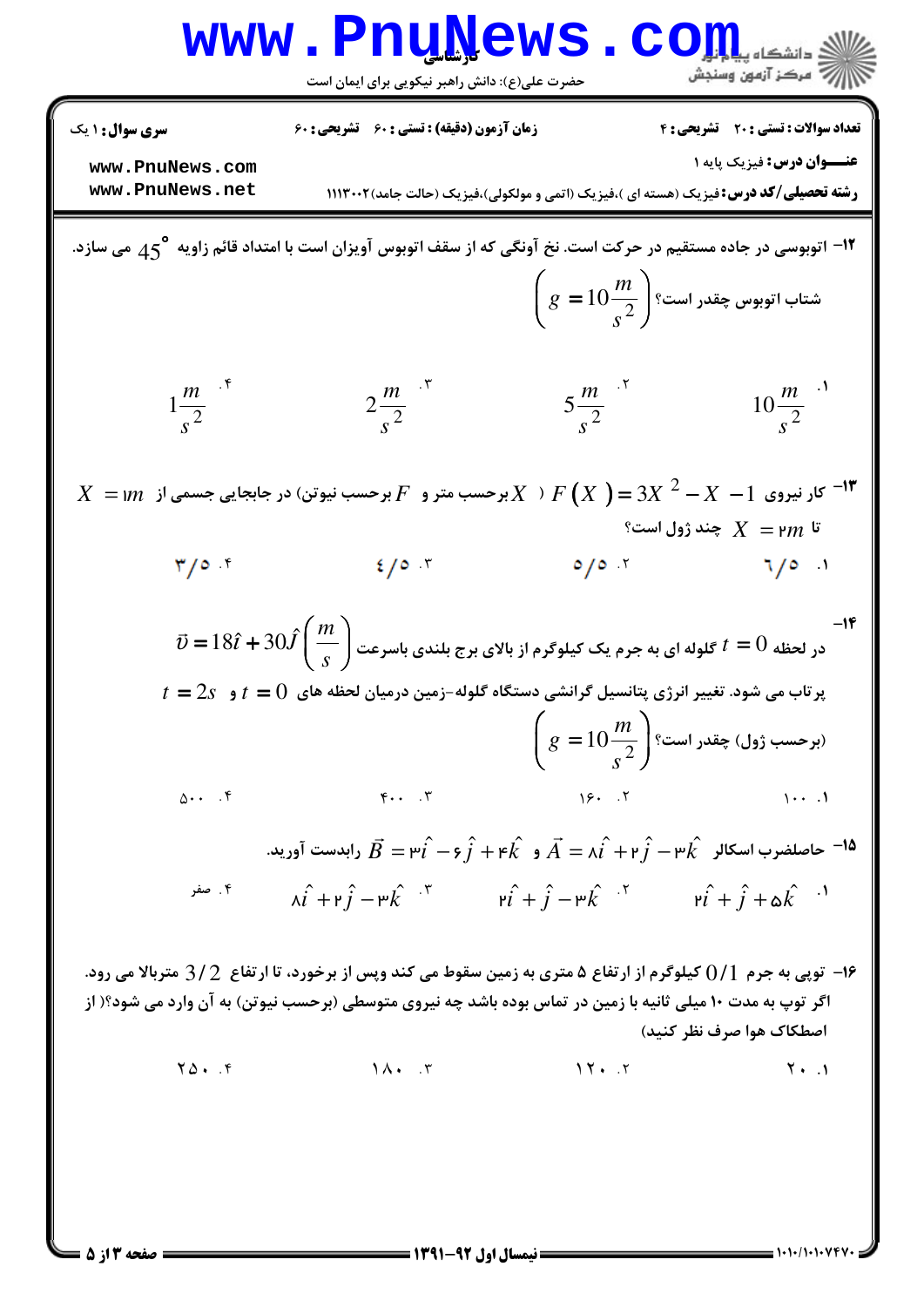$$
\frac{W}{\sqrt{2ma^{2}} + 1}
$$
\n
$$
\frac{W}{\sqrt{2ma^{2} + 1}}
$$
\n
$$
\frac{W}{\sqrt{2ma^{2} + 1}}
$$
\n
$$
\frac{W}{\sqrt{2ma^{2} + 1}}
$$
\n
$$
\frac{W}{\sqrt{2ma^{2} + 1}}
$$
\n
$$
\frac{W}{\sqrt{2ma^{2} + 1}}
$$
\n
$$
\frac{W}{\sqrt{2ma^{2} + 1}}
$$
\n
$$
\frac{W}{\sqrt{2ma^{2} + 1}}
$$
\n
$$
\frac{W}{\sqrt{2ma^{2} + 1}}
$$
\n
$$
\frac{W}{\sqrt{2ma^{2} + 1}}
$$
\n
$$
\frac{W}{\sqrt{2ma^{2} + 1}}
$$
\n
$$
\frac{W}{\sqrt{2ma^{2} + 1}}
$$
\n
$$
\frac{W}{\sqrt{2ma^{2} + 1}}
$$
\n
$$
\frac{W}{\sqrt{2ma^{2} + 1}}
$$
\n
$$
\frac{W}{\sqrt{2ma^{2} + 1}}
$$
\n
$$
\frac{W}{\sqrt{2ma^{2} + 1}}
$$
\n
$$
\frac{W}{\sqrt{2ma^{2} + 1}}
$$
\n
$$
\frac{W}{\sqrt{2ma^{2} + 1}}
$$
\n
$$
\frac{W}{\sqrt{2ma^{2} + 1}}
$$
\n
$$
\frac{W}{\sqrt{2ma^{2} + 1}}
$$
\n
$$
\frac{W}{\sqrt{2ma^{2} + 1}}
$$
\n
$$
\frac{W}{\sqrt{2ma^{2} + 1}}
$$
\n
$$
\frac{W}{\sqrt{2ma^{2} + 1}}
$$
\n
$$
\frac{W}{\sqrt{2ma^{2} + 1}}
$$
\n
$$
\frac{W}{\sqrt{2ma^{2} + 1}}
$$
\n
$$
\frac{W}{\sqrt{2ma^{2} + 1}}
$$
\n
$$
\frac{W}{\sqrt{2ma^{2} + 1}}
$$
\n
$$
\frac{W}{\sqrt{2ma^{2} + 1}}
$$
\n
$$
\frac{W}{\sqrt{2ma^{2} + 1}}
$$
\n
$$
\frac{W}{\sqrt{2ma^{2} + 1}}
$$
\n
$$
\frac{W}{\sqrt{
$$

 $1 - 1 - 11 - 1 - 11$